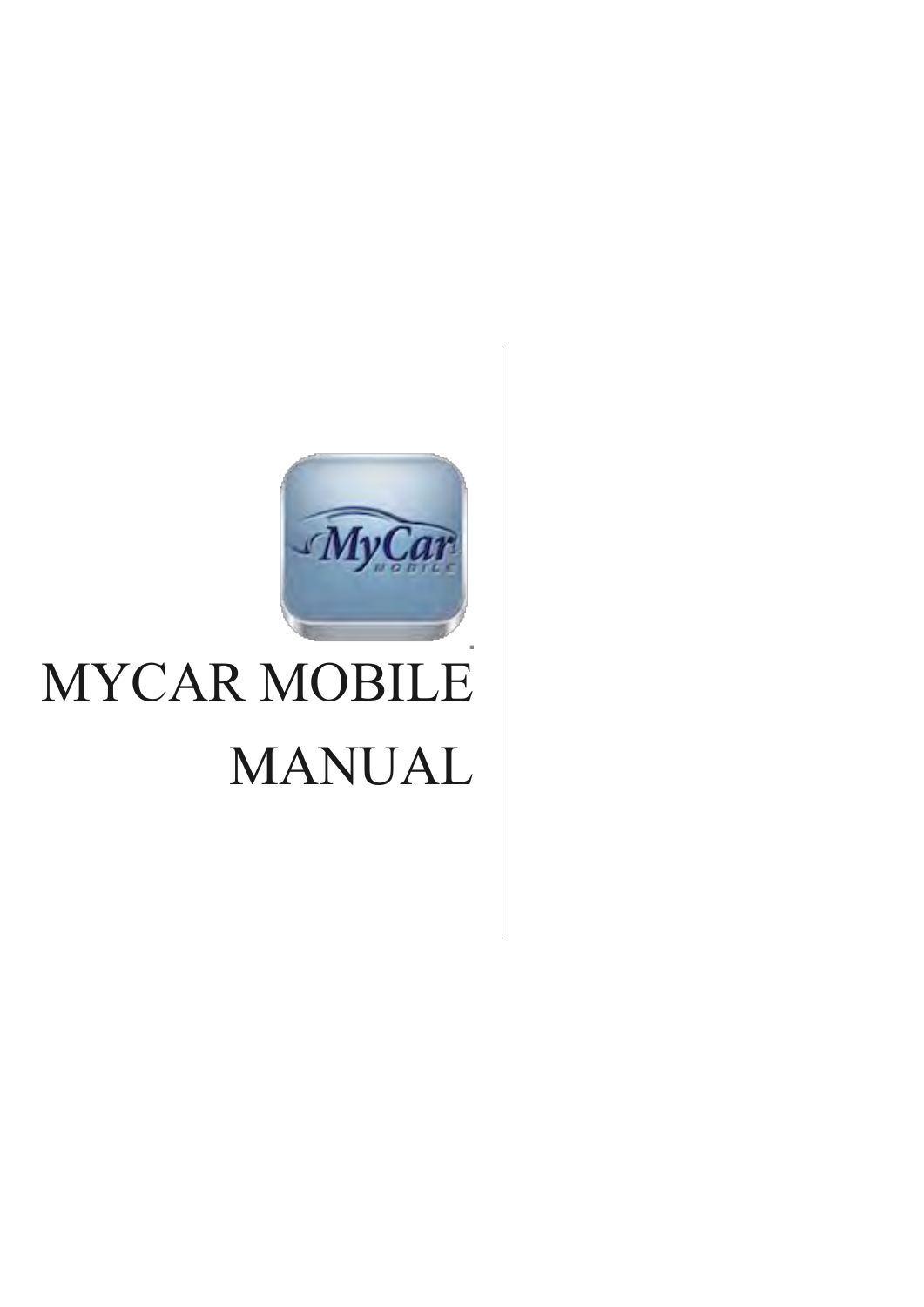## Contents

| Start Claim $\begin{bmatrix} 1 & 1 \\ 1 & 2 \end{bmatrix}$ |     |
|------------------------------------------------------------|-----|
|                                                            |     |
|                                                            |     |
| Claim Detail ( 19                                          |     |
| Admin Screen <b>Communication</b>                          | .22 |
|                                                            |     |
|                                                            |     |
|                                                            | 25  |
|                                                            |     |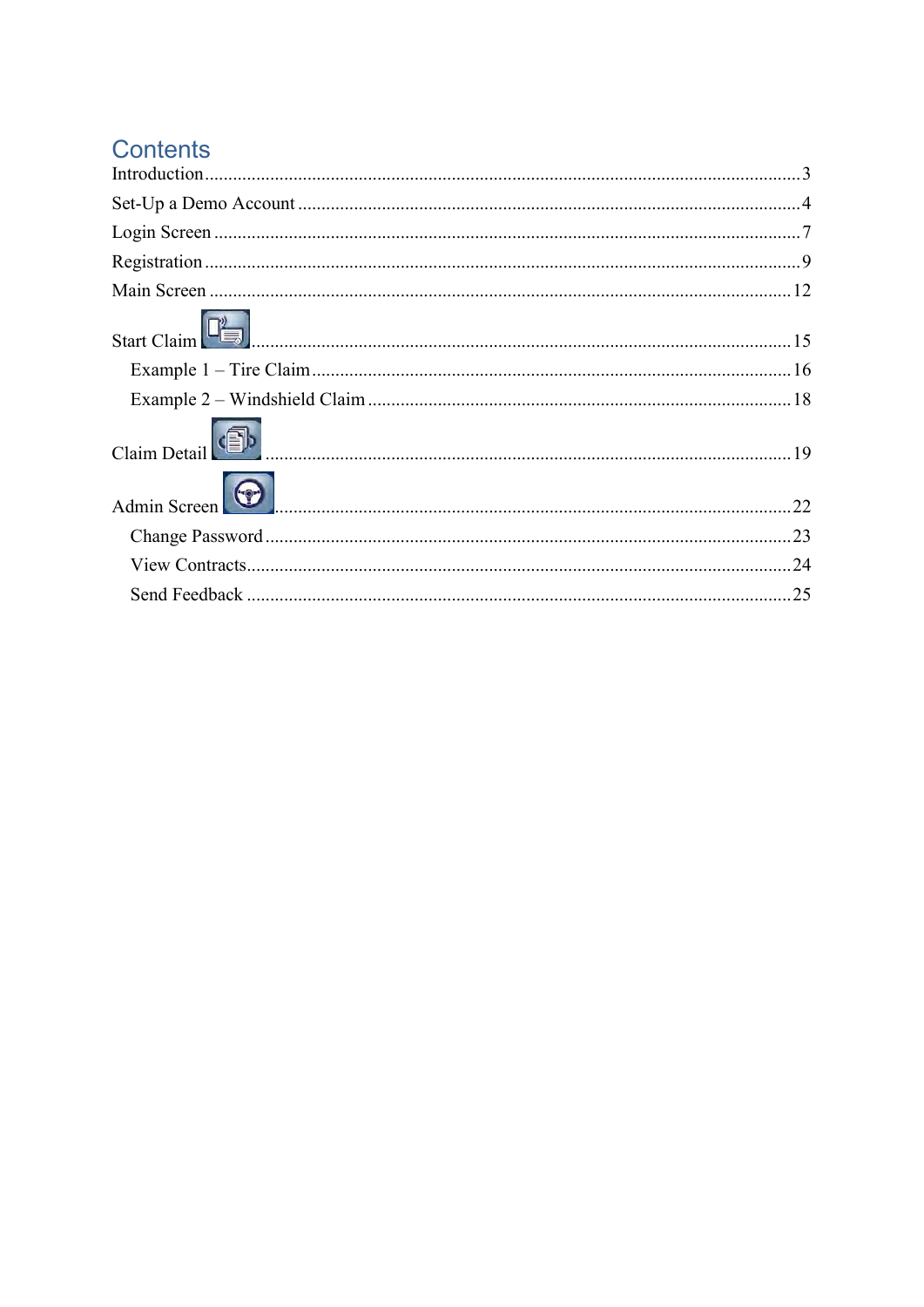### <span id="page-2-0"></span>**Introduction**

 Welcome to the documentation packet for the MyCar Mobile interface. This document will serve as a reference guide of step-by step instructions to familiarize users with the App and its operation for our valued customers and partners as we strive to create new, efficient, and user-friendly alternatives to meet your needs. This specific program is designed to allow our customers to submit claims and interact with claims representatives concerning eligible policies on associated vehicles without the need to submit any formal documentation, unless otherwise noted, and accelerate the overall process.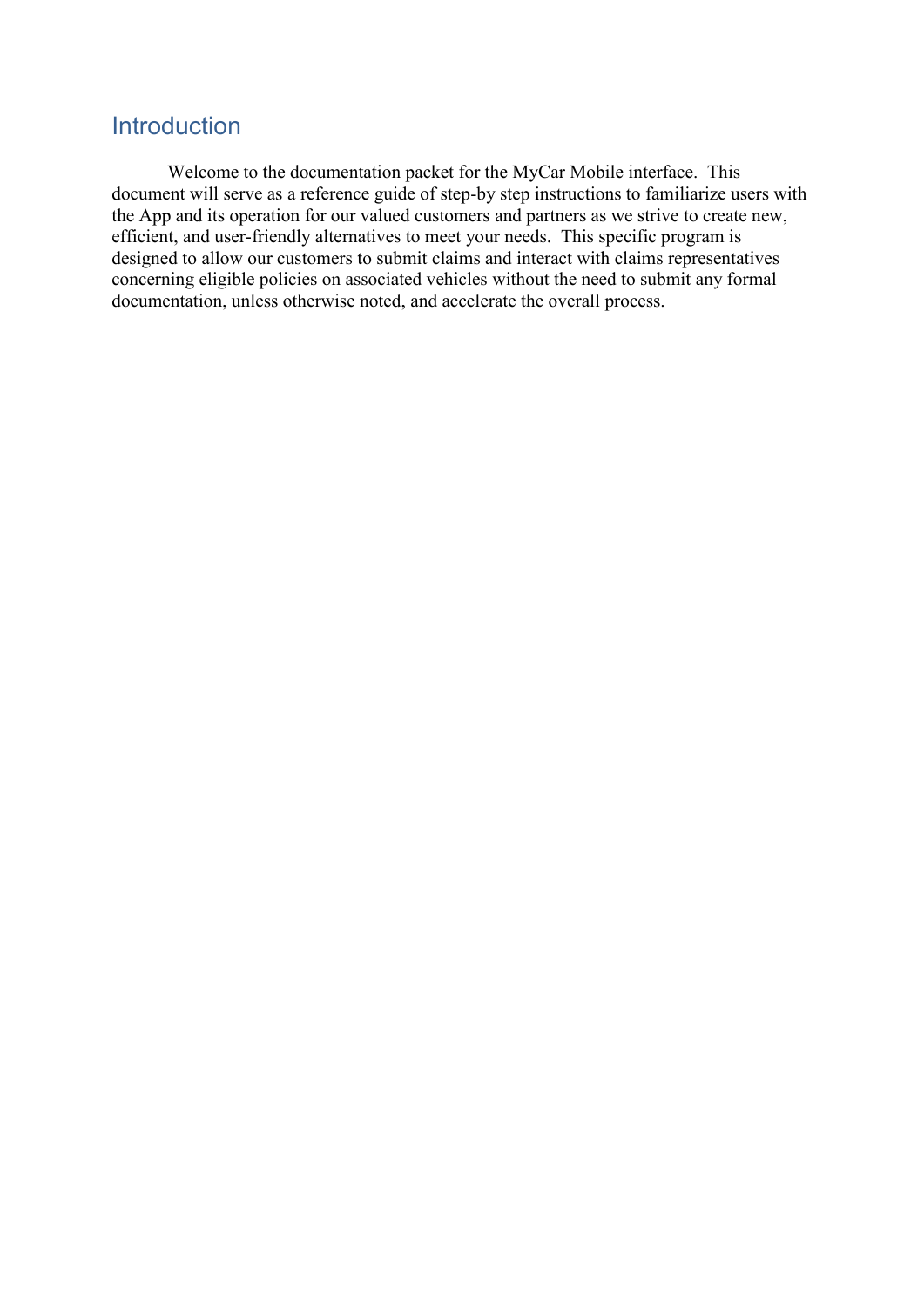## <span id="page-3-0"></span>Set-Up a Demo Account

To set up an account for testing or demonstration purposes follow these steps:

1. Download the MyCar Mobile app from iTunes -<http://bit.ly/ZCOvCh>





4. Tap the "Activate Demo Mode" selector so that the indicator turns green,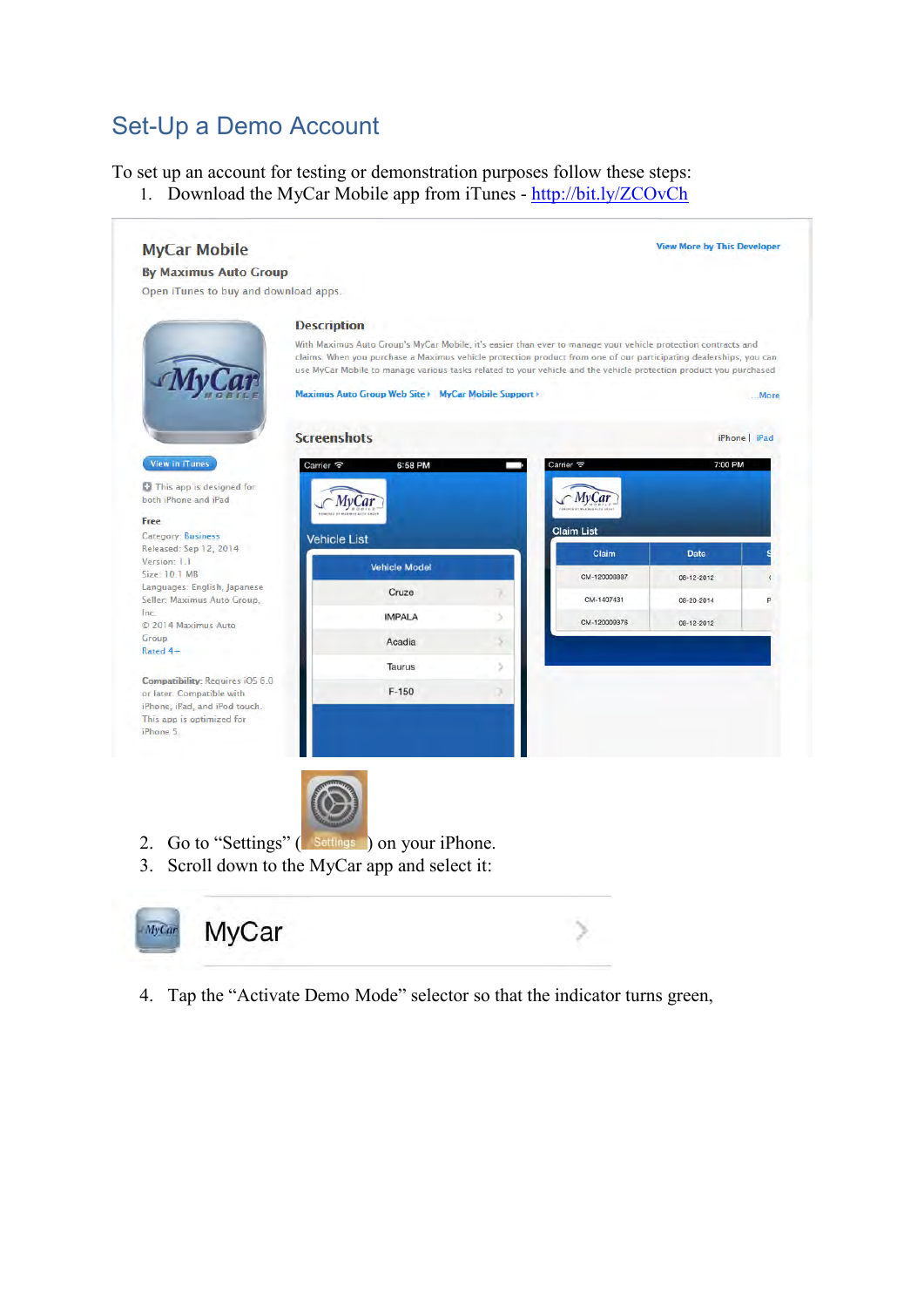

5. Enter the following url in the "Enter Sandbox URL" box. [https://dev1](https://dev1-mag.cs28.force.com/) [mag.cs28.force.com](https://dev1-mag.cs28.force.com/) (\*\*Please note this is subject to change periodically so you may need to contact us to obtain the new URL if you find this ceases to function properly.\*\*)



6. Close out of Settings and open the MyCar app  $($  MyCar  $)$ . You should see the "Test" Mode Active" displayed under the MyCar logo to confirm you are in Demo Mode.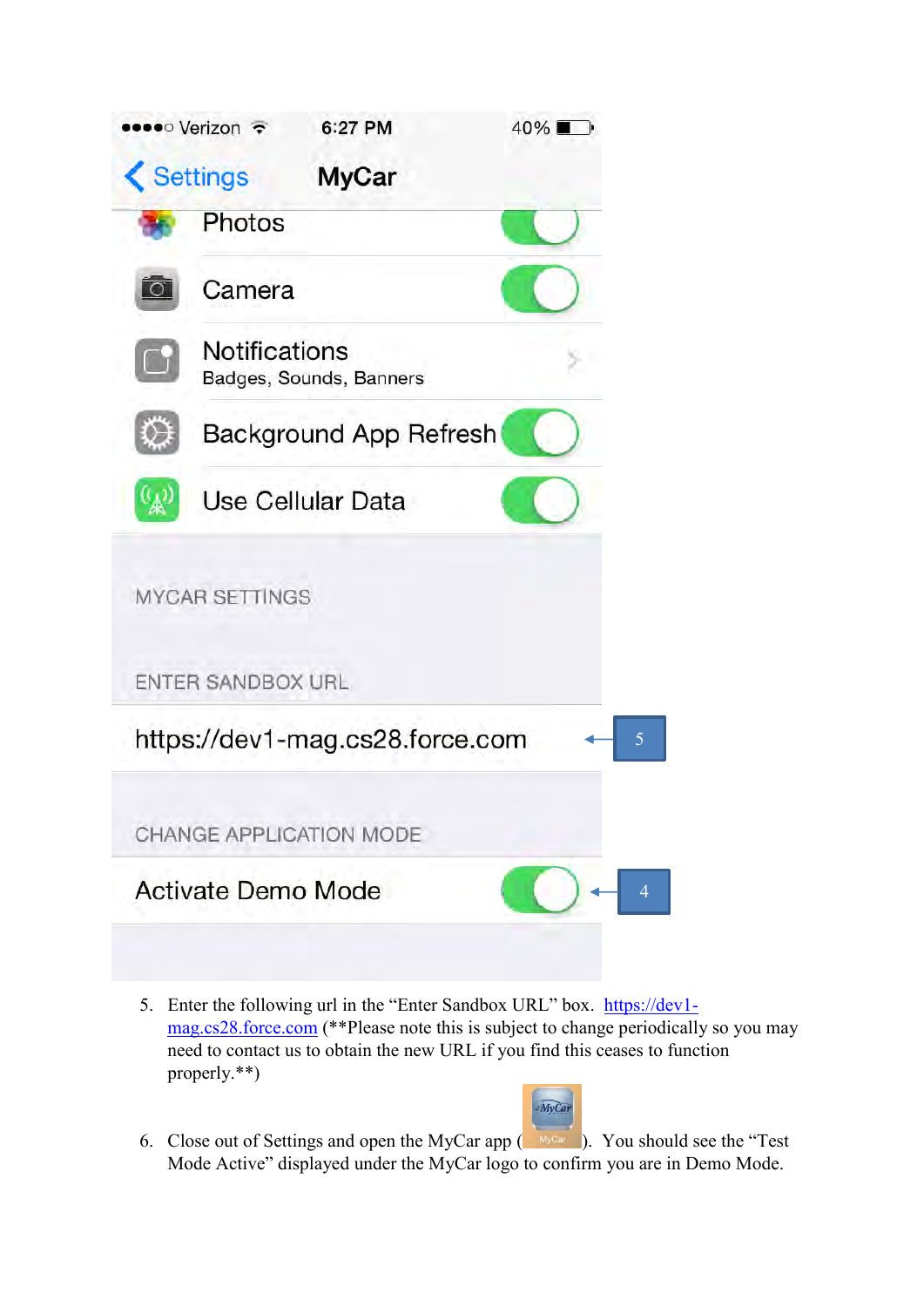

- 7. Select "Create New Account" and enter your email address and your preferred password.
- 8. Add new contract by entering the Contract number and VIN number provided. Full Process outline available on page 9.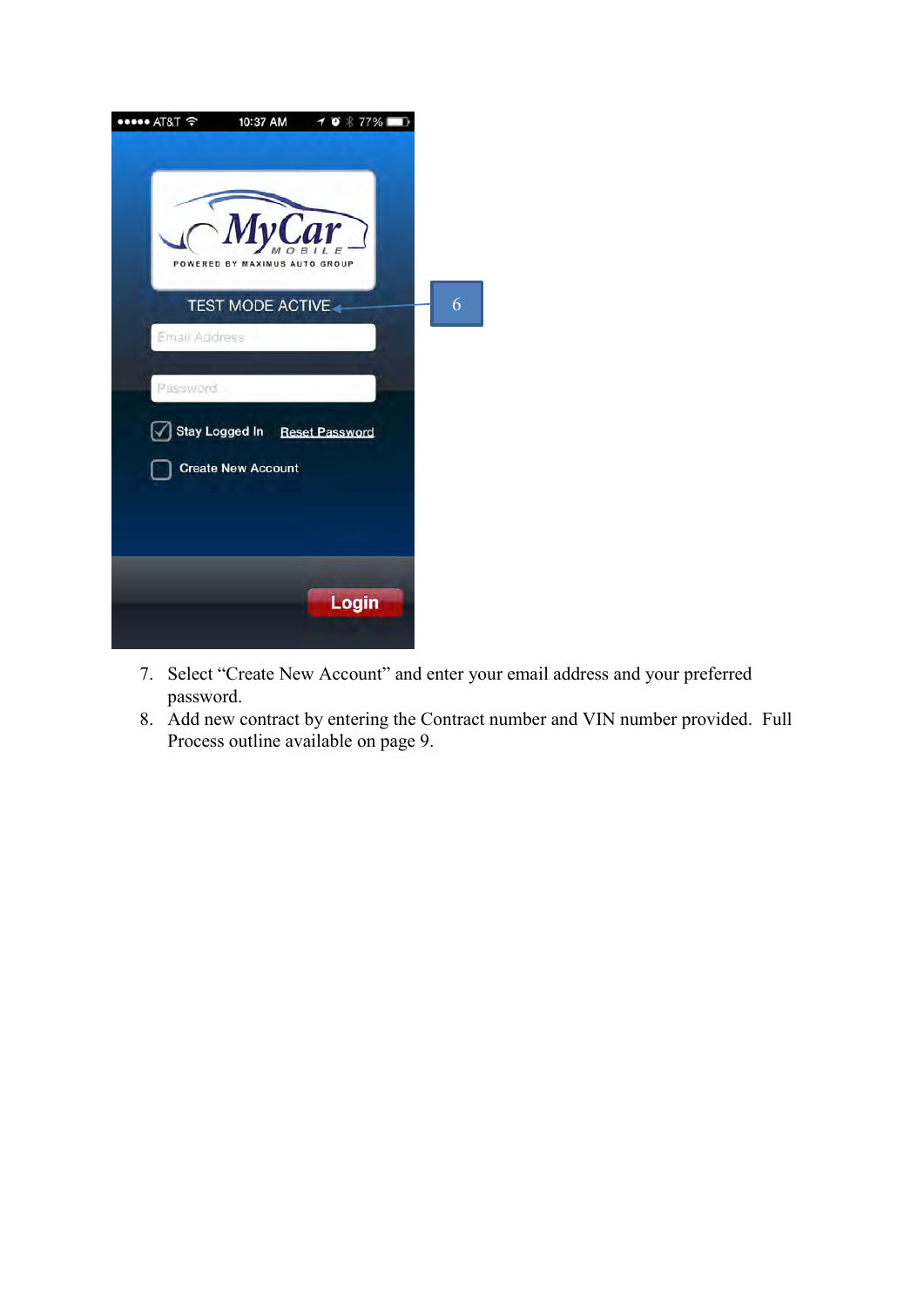## <span id="page-6-0"></span>Login Screen



Clicking the app icon: upon first downloading the program will bring you to

the following screen:

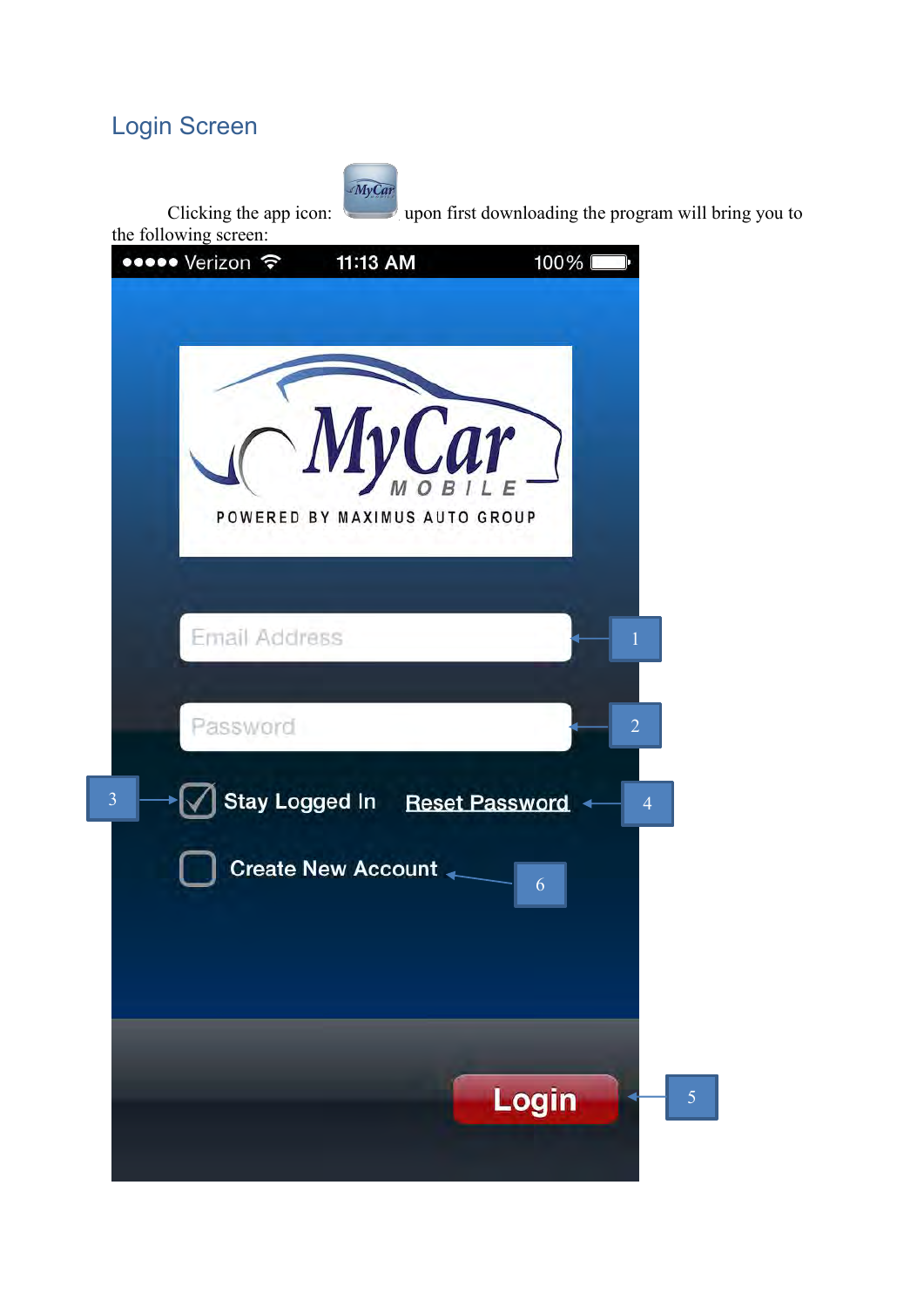1) Username: Associated login email with user account. This is entered during the user's registration process and linked with their account.

2) Password: Chosen during the registration process this is associated with the username to allow a customer to login to the application and access their associated information. For users who already have accounts and may have forgotten their passwords it can be reset by clicking the link at reference [4].

3) Stay logged in: Checking this box before logging in will ensure your session does not terminate when the App is closed.

4) Reset Password: Clicking on this link with your username filled in at reference point [1] will trigger an administrative reset of your password and send the new credentials to your email. It is recommended after using this option that the user resets their password on the admin screen to something potentially easier to remember.

5) Login: Assuming that both the username and password entered in fields [1] and [2] are correct, pressing this button will take you to the main screen. Incorrect entries will be met with a message similar to the one seen here:



6) Create New Account: Checking this box will allow users with accounts to create an account for use with the App. Toggling this feature will adjust the screen to look like the one below:

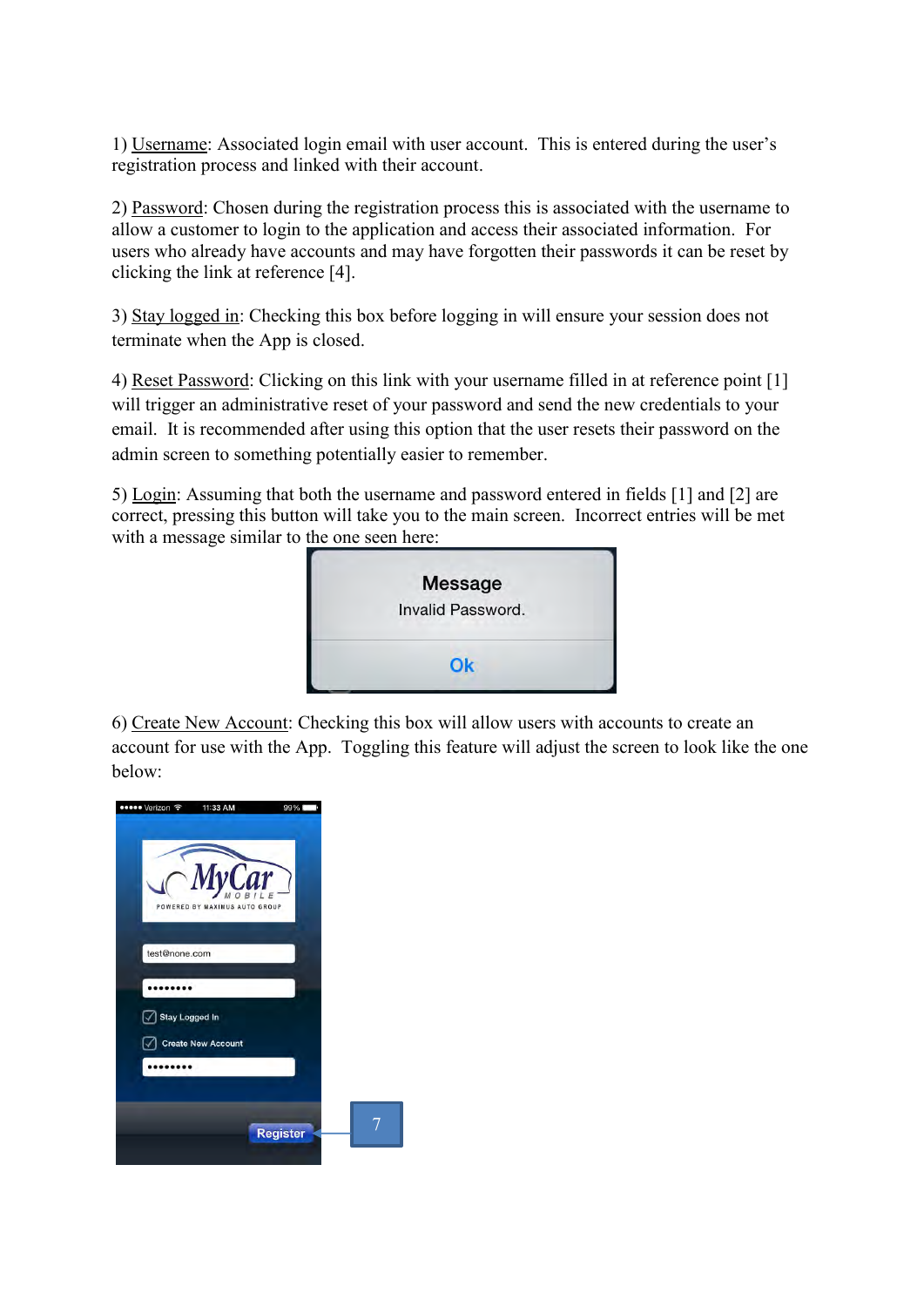7) Register: After entering the user's email as username and choosing the desired password pressing this will proceed to the next step of the registration process.

## <span id="page-8-0"></span>**Registration**

During the registration process the user will first be presented with this infographic outlining the steps:



8) Next: After reviewing the infographic this takes the user to the next screen with all the available options for completing the registration.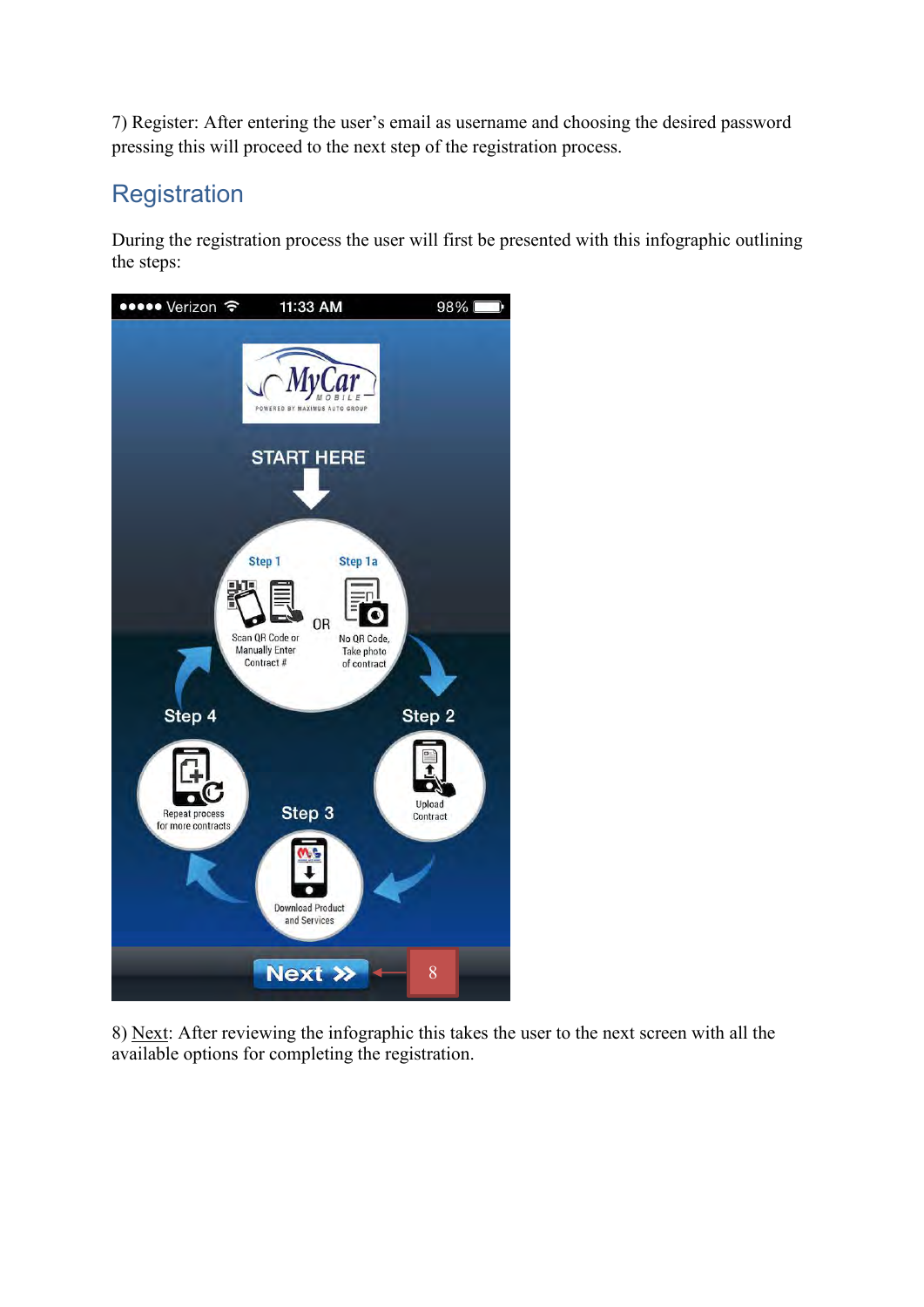

9) Scan contract QR Code: Choosing this option requires one of our contracts equipped with a QR code, available through one of our partner services. Scanning the code will autopopulate the information for reference points [11] and [12].

10) Attach photo of contract: An available option for users who require service but whose contracts are not equipped with a QR code or have not been received by our offices for processing. This creates a provisional contract entry in our system associated with the user's account under which claims can still be filed and which will be transferred over to a live contract once it has been processed into our database.

11) Contract Number: Required to link the account with an active contract in our system, this number will be provided on the paperwork received from the dealership.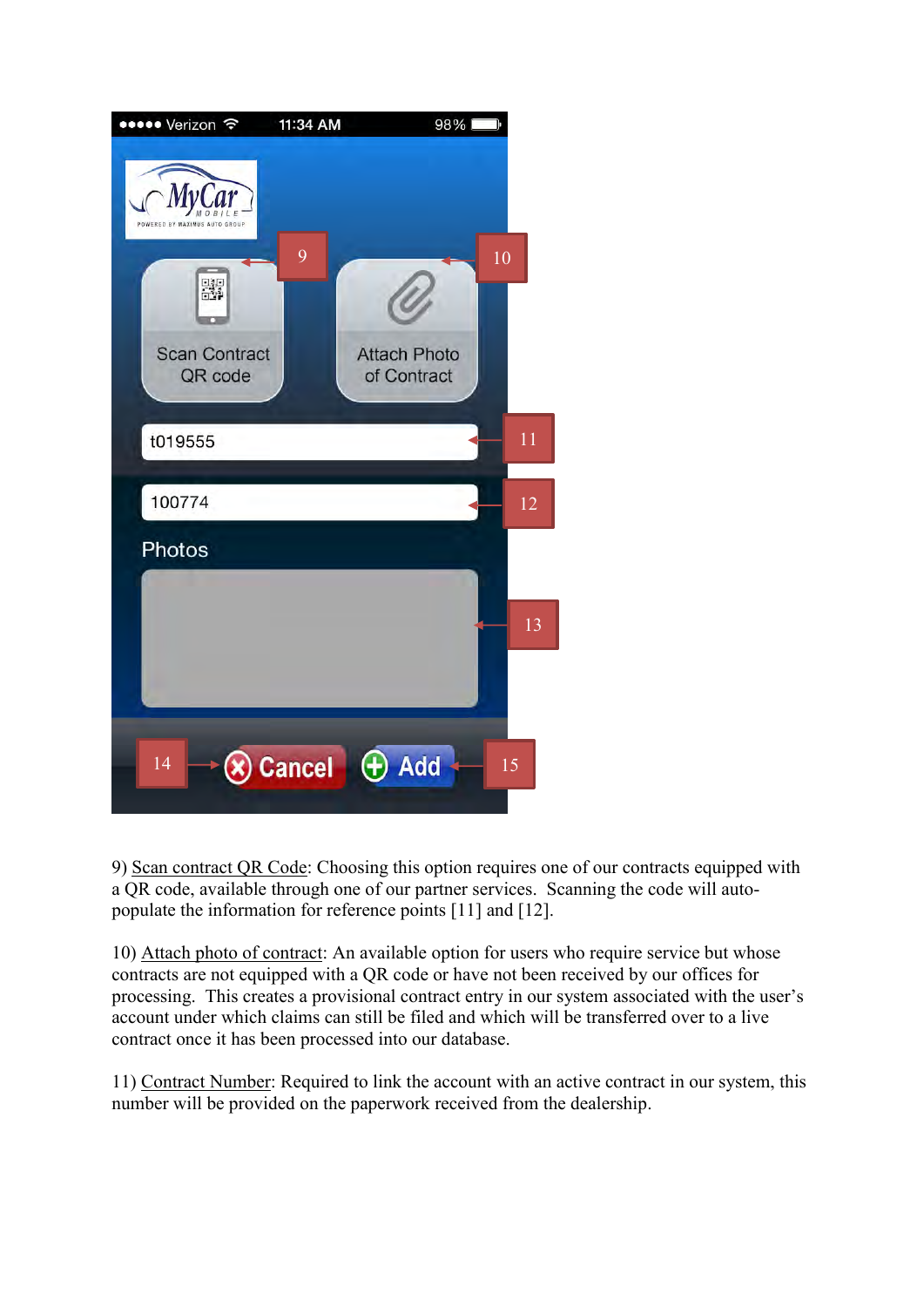12) Last six digits of VIN: Required to link the account with an active contract in our system, this number will be provided on the paperwork received from the dealership and will also be present on several locations on the vehicle itself.

13) Photos: Any photos taken to be submitted will appear in this area.

14) Cancel: Cancels the process and returns user to previous page without making any changes. If during initial registration this will cancel the entire process and the user will have to restart from the beginning. If a user who is already registered elects to cancel it will return them to the main screen.

15) Add: Provided all the required information is correct, pressing this will register the referenced contract to a user and take them to the view contract screen if adding coverage to a separate vehicle or to contract detail screen below if for a single vehicle. A user will have three attempts to enter the correct information or the process will be automatically cancelled based on their status of either new or previously registered user.

| ••••• Verizon 令             | 11:34 AM<br>98%                |
|-----------------------------|--------------------------------|
| <b>Customer Detail</b>      | <b>« Back</b>                  |
| Name                        | : Frank Miller                 |
| Address                     | $: 123$ St<br>Akron, OH, 44203 |
|                             | Email Address : test@none.com  |
| <b>Contract Detail</b>      |                                |
| Policy                      | : Tire & Wheel                 |
| Contract # : t019555        |                                |
| Purchase Date : 04-28-2014  |                                |
| Expiration Date: 04-27-2019 |                                |
| Term                        | :5YR                           |
| <b>Status</b>               | Active                         |
| <b>Vehicle Detail</b>       |                                |
| Year                        | : 2015                         |
| <b>Make</b>                 | Chevrolet                      |
| Model                       | : Silverado 2500H              |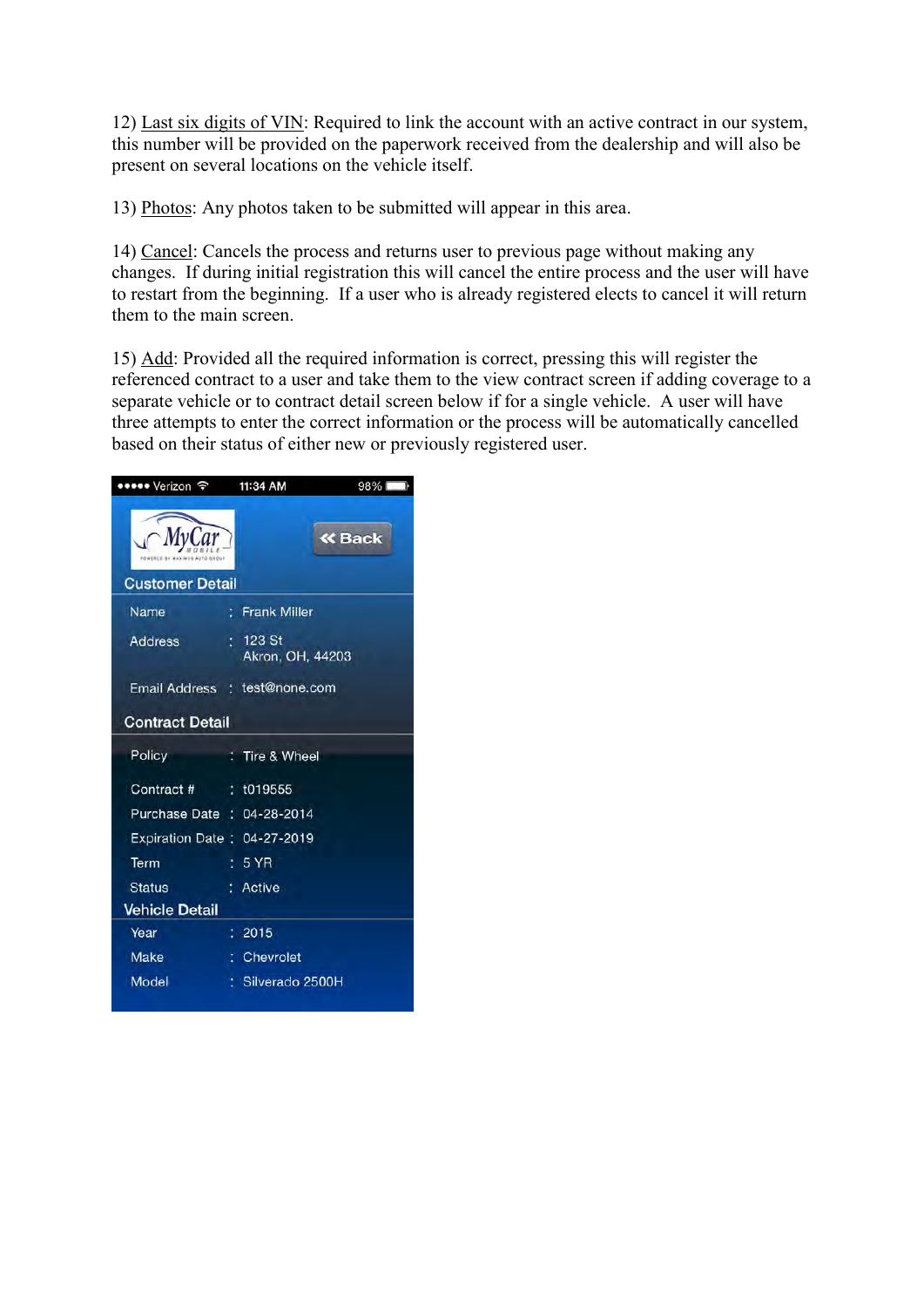## <span id="page-11-0"></span>Main Screen

The screen below will be the main operational screen of the App, and is the starting point for navigation of features:



16) User information: Displays customer's name and currently selected vehicle.

17) Start Claim: Begins a claim under one of the available policies for the currently selected vehicle.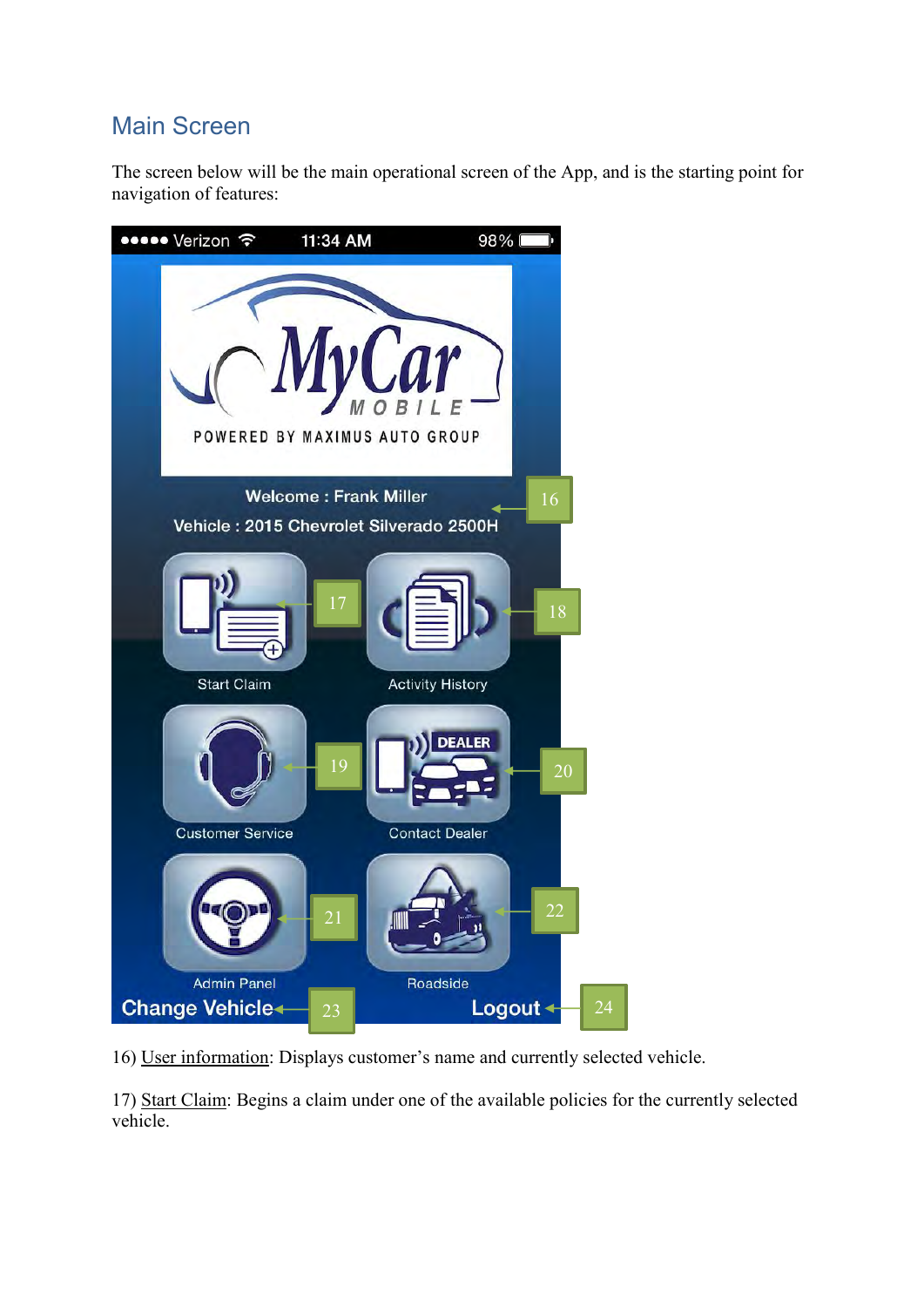18) Activity History: Allows user to view any submitted claims and their associated information.

19) Customer Service: Pressing this will present the user with their contract number and the ability to directly dial customer service for assistance as seen below: (Any applicable carrier charges apply, and direct customer service is only available during normal business hours)



20) Contact dealer: Pressing this will present the user with a number of options to contact the dealer they purchased the vehicle from as exemplified below (Any applicable carrier charges apply):

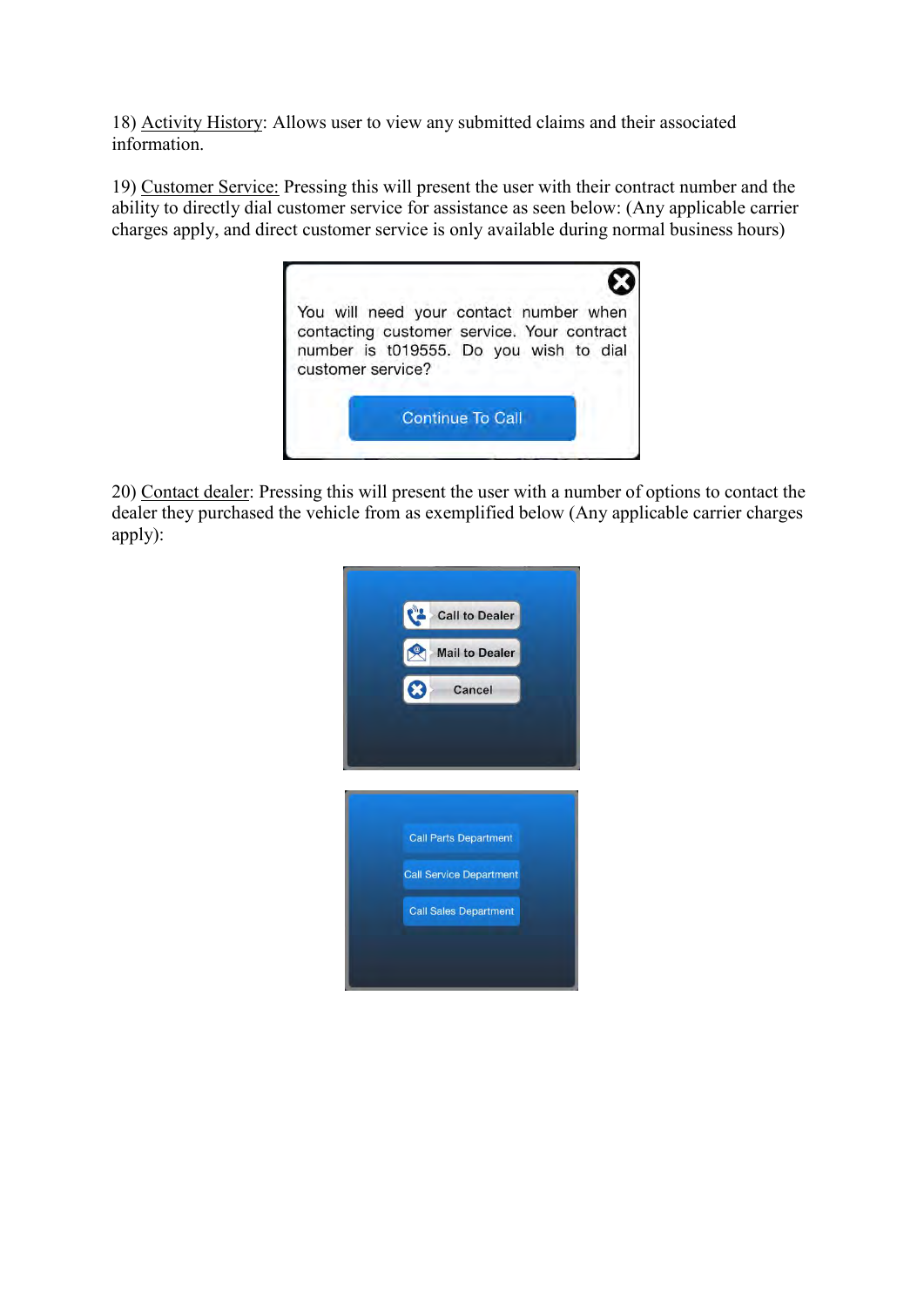| Cancel                         | Call                                  |  |
|--------------------------------|---------------------------------------|--|
| Call Parts Department          |                                       |  |
| <b>Call Service Department</b> |                                       |  |
|                                |                                       |  |
| <b>Call Sales Department</b>   |                                       |  |
|                                |                                       |  |
|                                |                                       |  |
| •••• Verizon 令 11:35 AM        | 98%                                   |  |
|                                | Cancel MyCar Mobile Parts R Send      |  |
| To: testparts@none.com         |                                       |  |
|                                |                                       |  |
| Cc/Bcc, From:                  |                                       |  |
|                                |                                       |  |
|                                | Subject: MyCar Mobile Parts Request f |  |
|                                |                                       |  |
|                                |                                       |  |
| Sent from my iPhone            |                                       |  |
|                                |                                       |  |
|                                |                                       |  |

21) Admin Panel: Takes the user to the administrative screen for their account where they can reset their password, send feedback, refresh the App, etc.

22) Roadside Assistance: Available only if the customer has purchased a policy with roadside coverage. If the customer does not have roadside coverage this tile will not be present. Pressing the button will present the user with their contract number and allow them to directly dial the particular roadside department which applies to their policy.

| assistance? | When contacting Roadside Assistance, you<br>will need to provide your policy contract<br>number to the customer service<br>representative. Your contract number is<br>t019555. Do you wish to dial roadside |
|-------------|-------------------------------------------------------------------------------------------------------------------------------------------------------------------------------------------------------------|
|             | Continue To Call                                                                                                                                                                                            |

23) Change Vehicle: If the customer has different vehicles with coverage linked to their account pressing this will allow them to switch between them from a list as displayed here: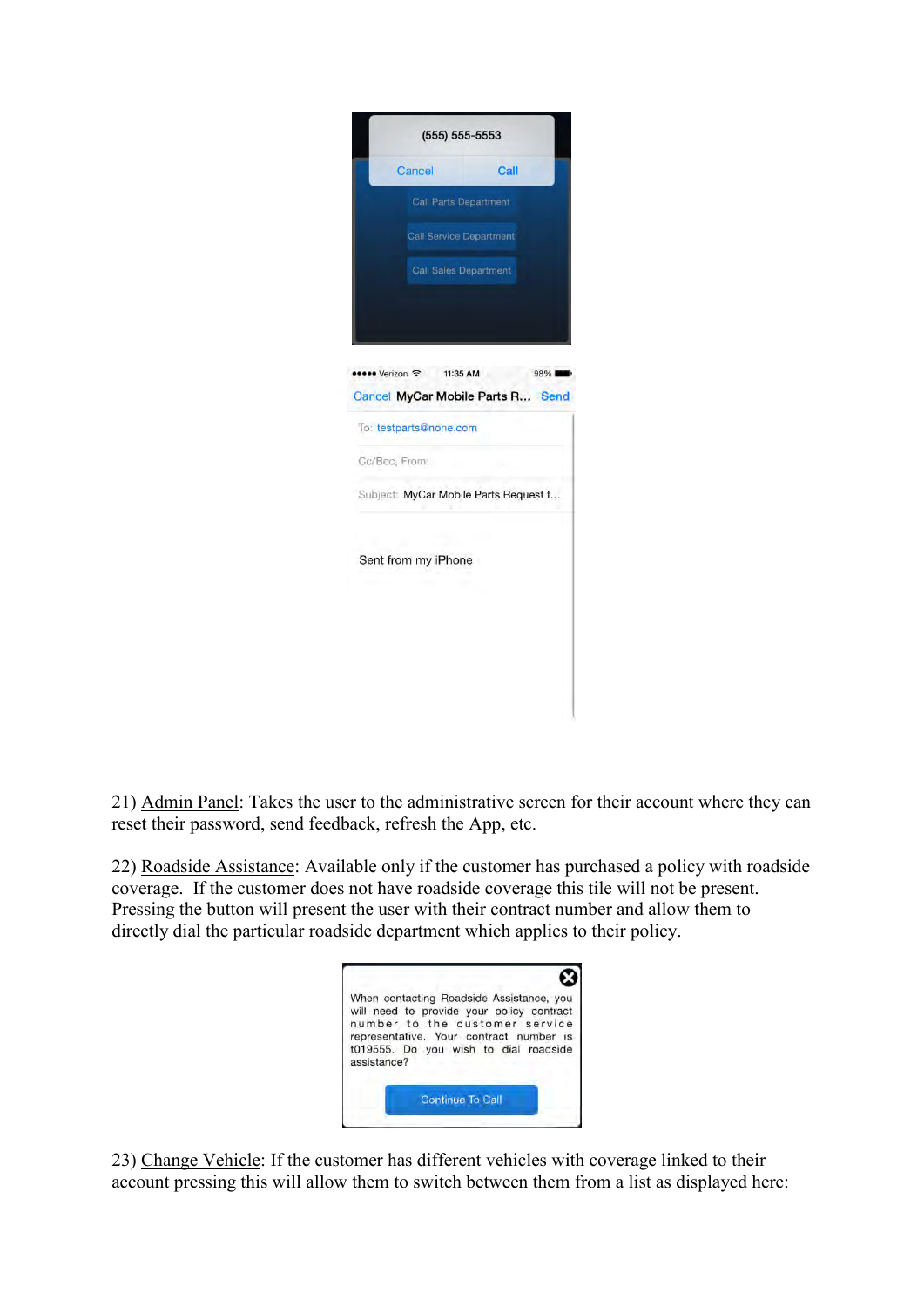| ••••• Verizon 〒     | 3:59 PM              | 62% |
|---------------------|----------------------|-----|
|                     |                      |     |
| <b>Vehicle List</b> |                      |     |
|                     | <b>Vehicle Model</b> |     |
|                     | F-250 Super Dut      |     |
|                     | Silverado 2500H<br>۰ |     |
|                     |                      |     |
|                     |                      |     |
|                     |                      |     |
|                     |                      |     |
|                     |                      |     |
|                     |                      |     |
|                     |                      |     |
|                     |                      |     |
|                     |                      |     |

24) Logout: Prompts the user whether they want to log out of the application or not. Accepting to logout will return the user to the login screen.

<span id="page-14-0"></span>

In choosing to begin a claim the user will be taken to screens like those below, where they can select the type of coverage they want to file under, based on the type of policy they have. In this example the screen on the left is for the test user's Silverado, while the right applies to their F-250:

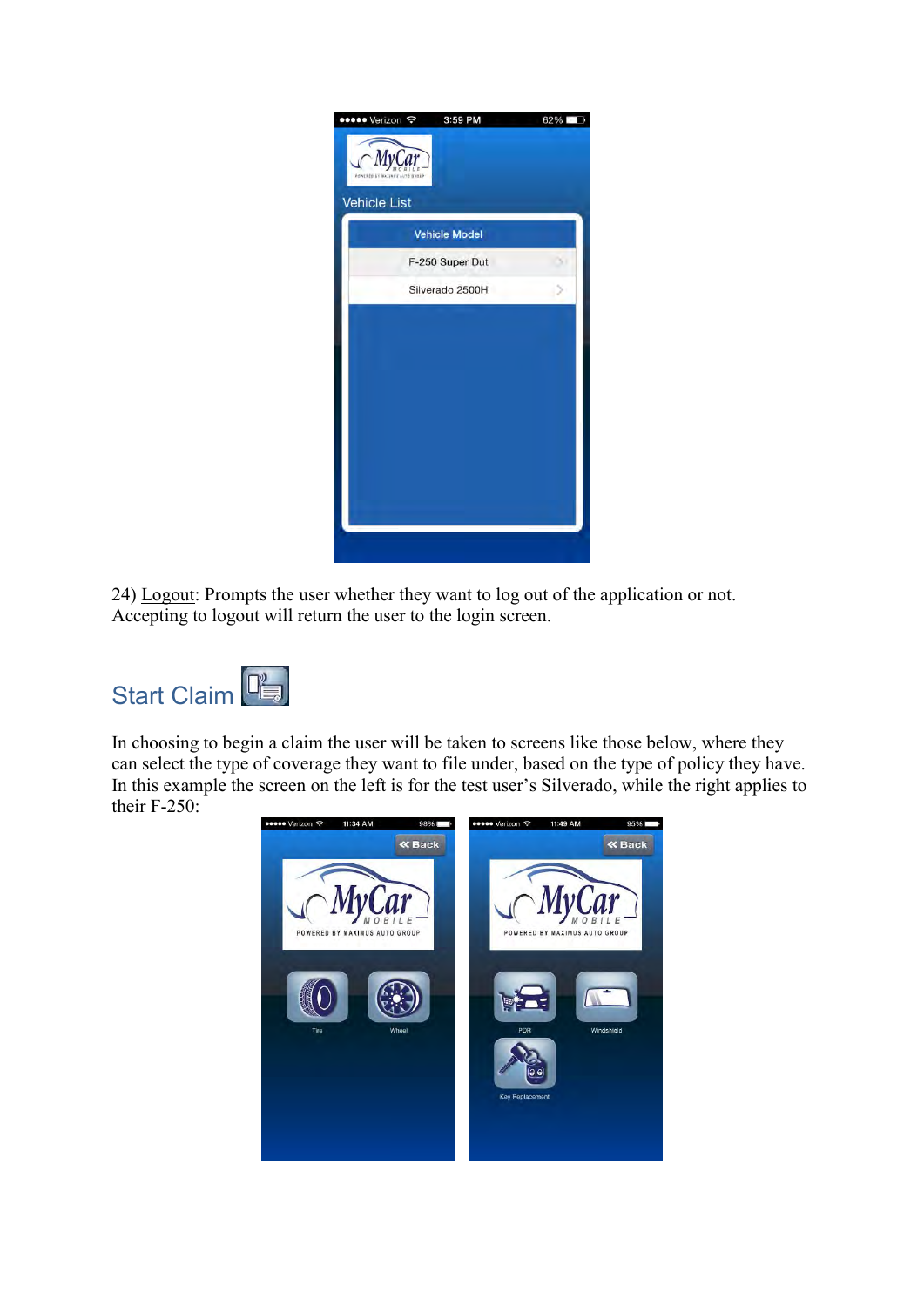We will show claim examples for both vehicles below:

<span id="page-15-0"></span>

25) Back: Cancels the claim and returns the user to the coverage selection screen.

26) Questions: User submitted information based on the type of claim being filed under. If the user selects that they need roadside assistance and submits the claim they will be given the option to directly dial the roadside department after the claim is submitted.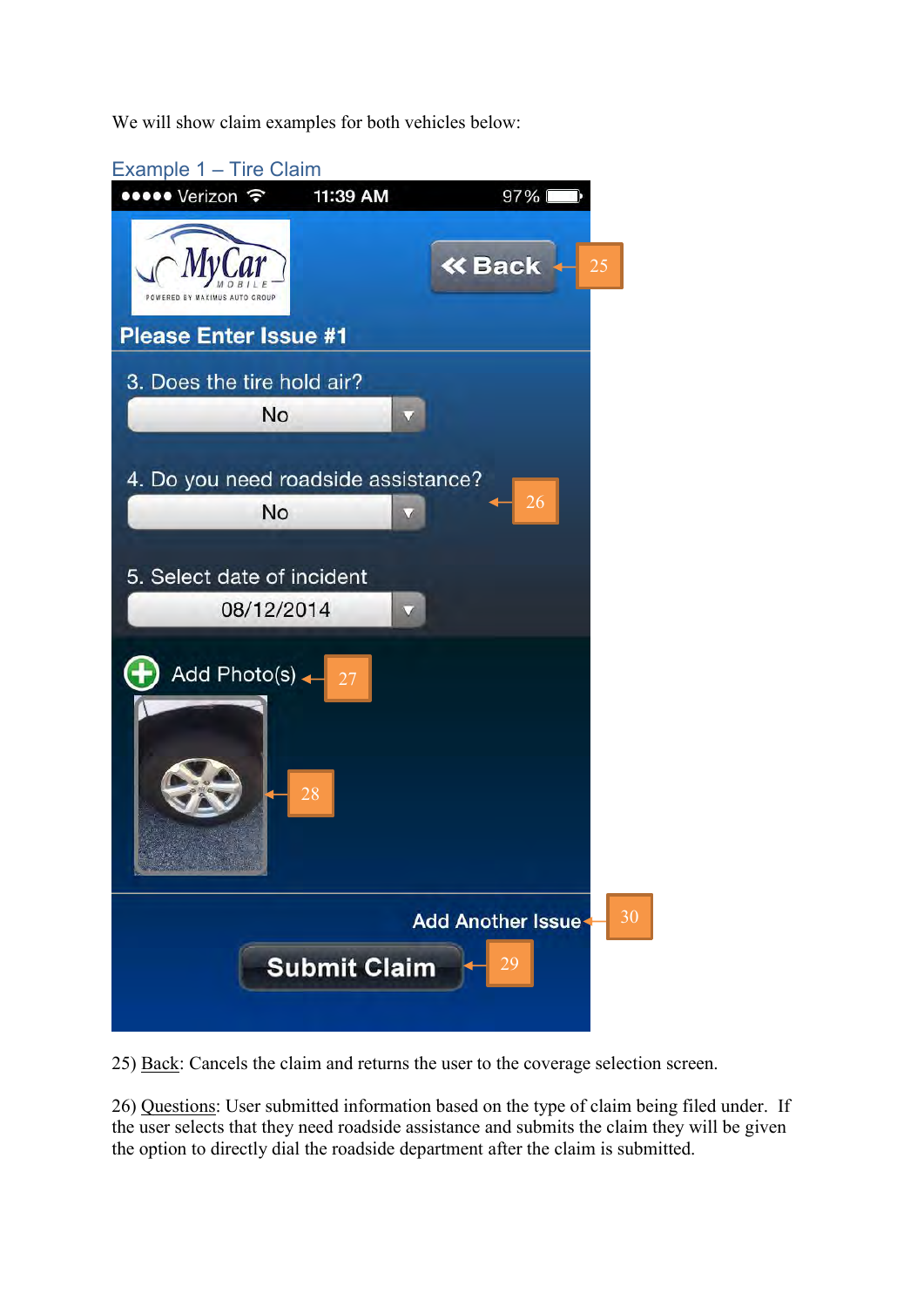27) Add Photos: Allows user to attach photos of the damage to the vehicle if they feel necessary for their claim. (Photos can also be added later on the claim detail page if a customer service member requests it. Data charges apply.)

28) Photos: Any photos attached to the current claim issue will be displayed here.

29) Submit Claims: Attaches photo and submits the claim. Then takes the user to the detail page for the claim where they can review the information.

30) Add another issue: Pressing this will allow the user to add a second issue to this particular claim. (For example if more than one tire is damaged and needs to be reported.) Information for each issue can be reviewed/edited before pressing the submit button:

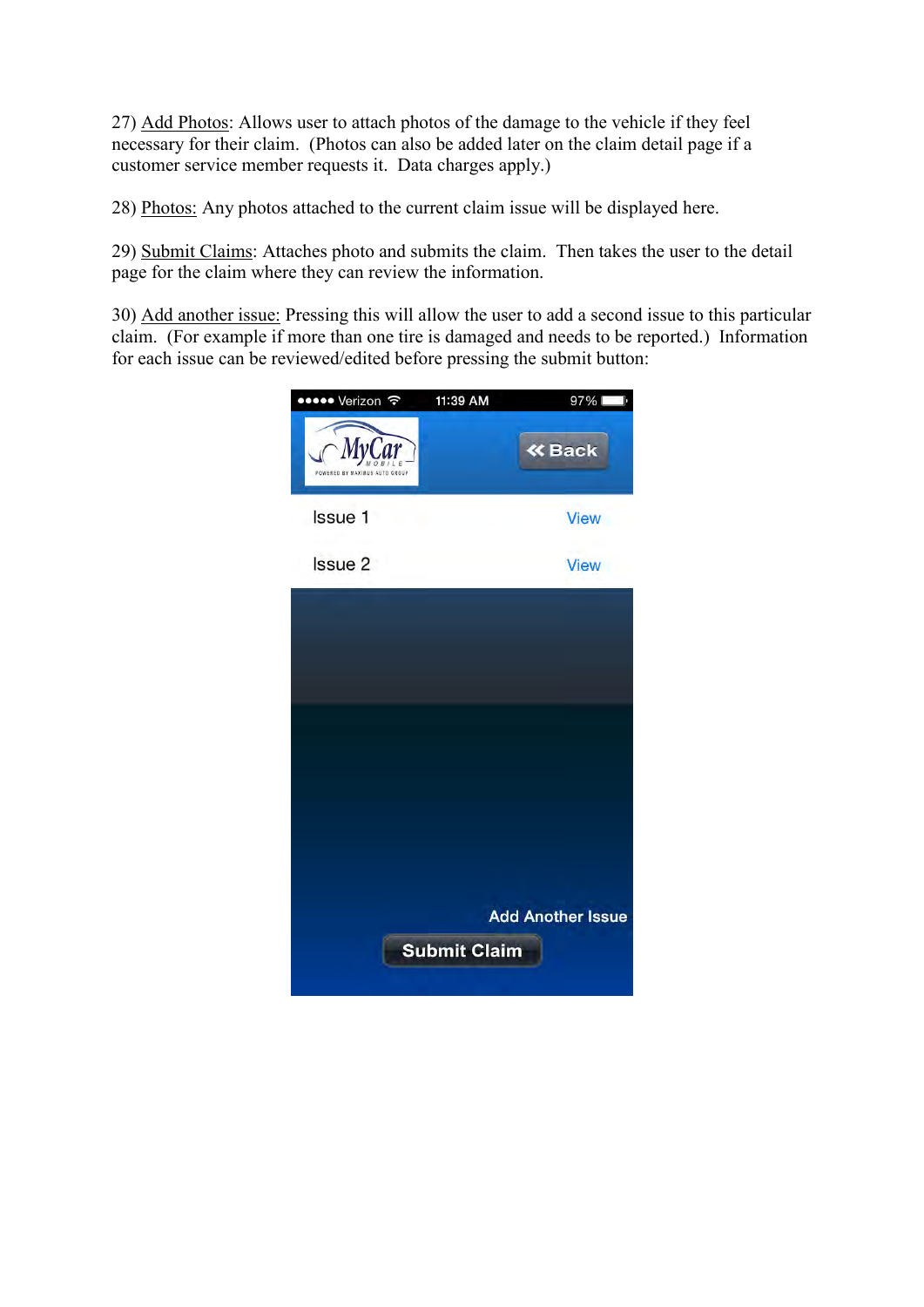#### <span id="page-17-0"></span>Example 2 – Windshield Claim



The question types, as mentioned previously, will adjust to the different coverages. In this windshield example, as referenced above, we ask that the customer select any optional features which may be present on their windshield to make sure we have the correct glass ordered in the event a replacement is warranted.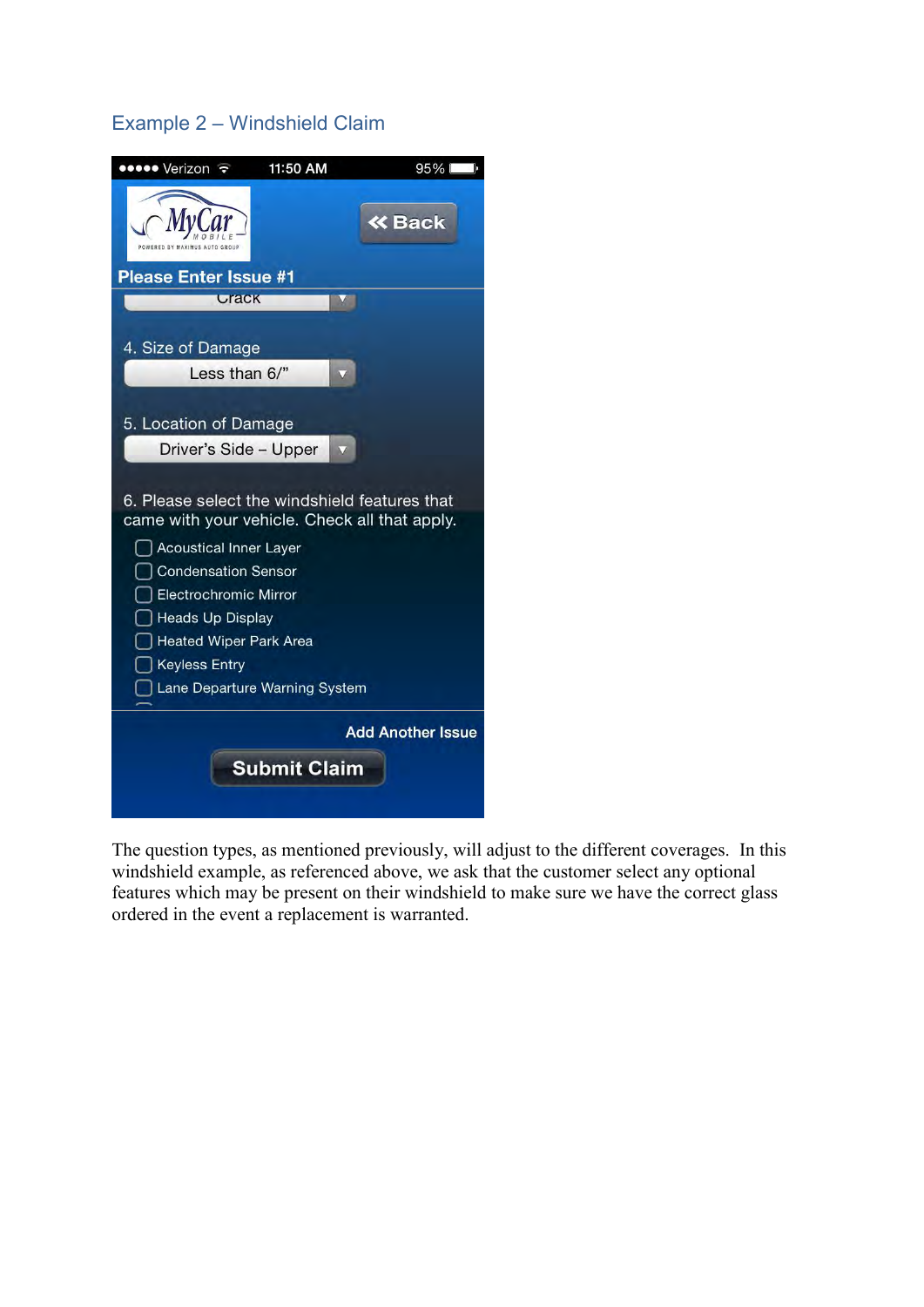<span id="page-18-0"></span>

Accessed by pressing the activity history on the main screen, the user will be presented with a list of claims which have been submitted, the date they were opened, and their current status.



31) View: Pressing this will take the user to the detail overview screen for that page: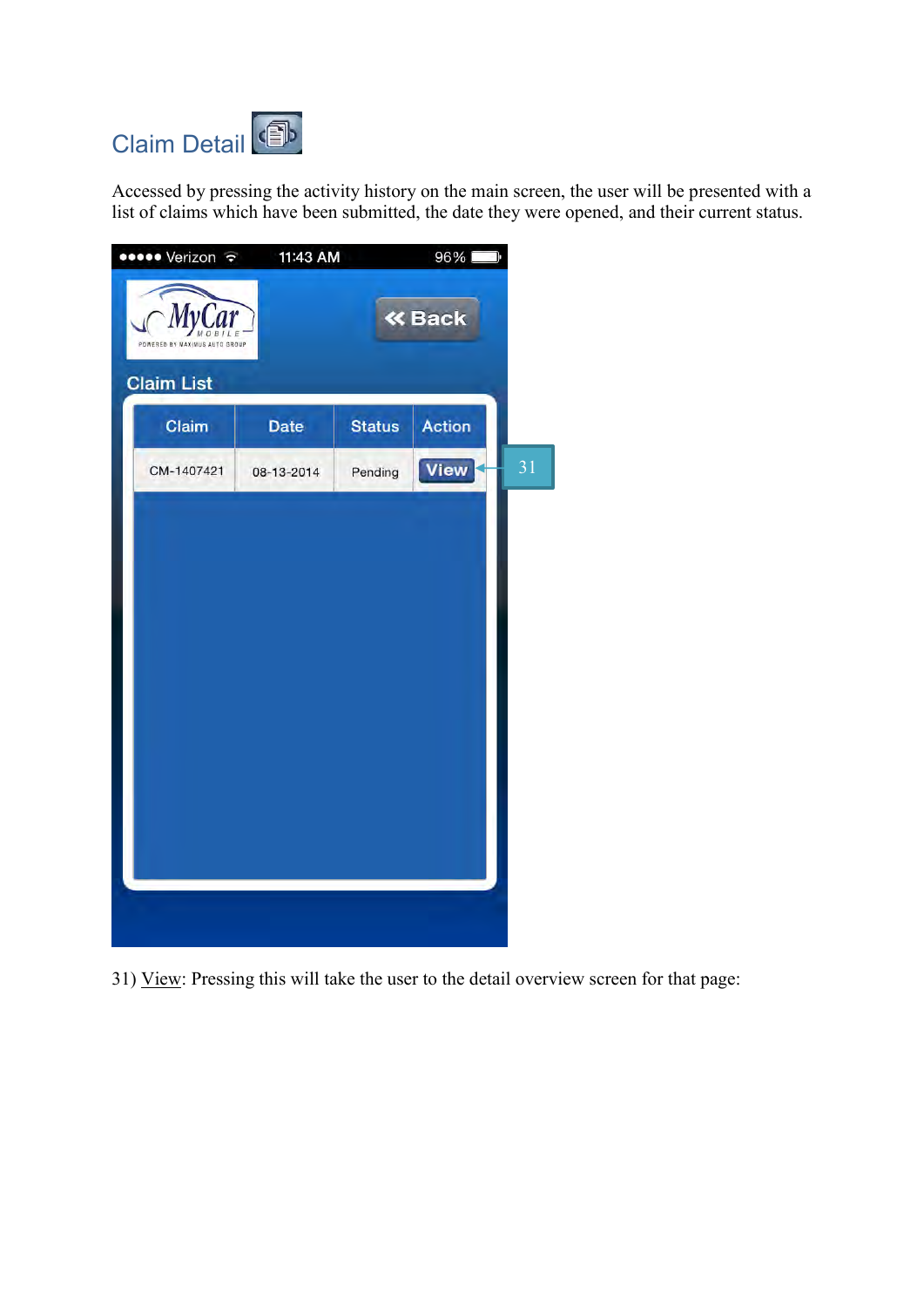| ●●●●● Verizon ←          | 11:52 AM               |                         | 95%                 |                 |
|--------------------------|------------------------|-------------------------|---------------------|-----------------|
|                          |                        |                         | <b>« Back</b>       |                 |
| <b>Claim Number</b>      |                        | CM-1407421              |                     |                 |
| Type                     |                        | <b>Tire &amp; Wheel</b> |                     |                 |
| <b>Claim Status</b>      |                        | : Pending               |                     |                 |
| Contract Number: t019555 |                        |                         |                     |                 |
|                          |                        |                         |                     |                 |
| <b>Issue #</b>           | Type                   | <b>Status</b>           | <b>Action</b>       |                 |
| CC140824                 | Tire                   | Pending                 | View                | 32              |
| CC140825                 | Tire                   | Pending                 | <b>View</b>         |                 |
|                          |                        |                         |                     |                 |
| <b>Comment List</b>      |                        |                         |                     |                 |
|                          |                        |                         |                     |                 |
|                          | No Comments To Display |                         |                     | $\overline{33}$ |
|                          |                        |                         |                     |                 |
|                          |                        |                         |                     |                 |
|                          |                        |                         |                     |                 |
|                          |                        |                         | <b>Save Comment</b> | 34              |
|                          |                        | ×                       | Cancel              |                 |

32) View: Pressing this will take the user to the detail screen for the selected issue, wherein a user can review the information they submitted:

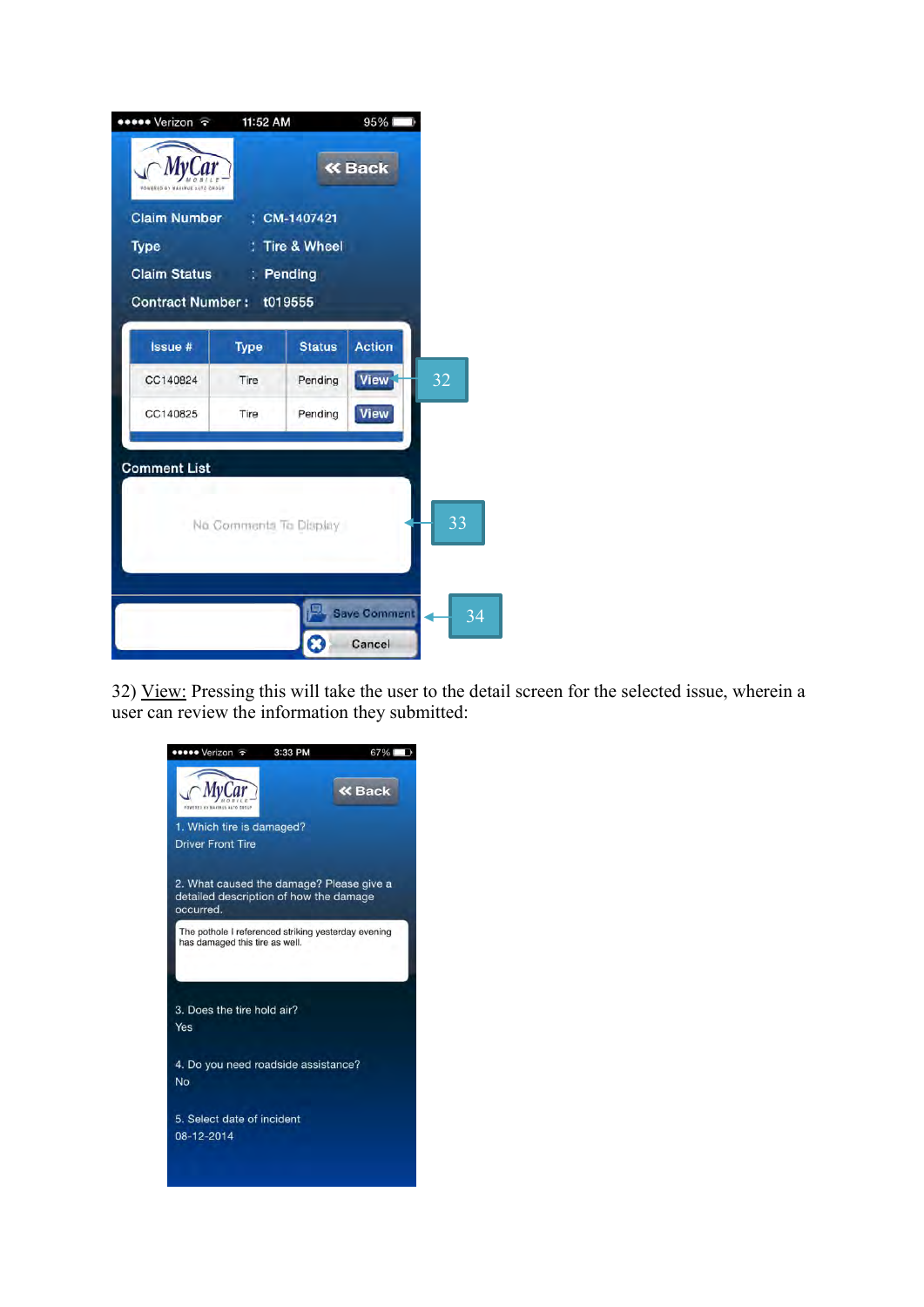33) Comment List: Displays any comments made by either the customer or the customer service agent handling the claim. User can manually referesh to check for updates/comments by pressing the button referenced at [35] below.

34) Add a comment: Allows the customer to submit a comment to the claim.

| ••••• Verizon 〒                           | 11:43 AM    |                         | 96%           |  |
|-------------------------------------------|-------------|-------------------------|---------------|--|
|                                           |             |                         | <b>« Back</b> |  |
| <b>Claim Number</b>                       |             | CM-1407421              |               |  |
| <b>Type</b>                               |             | <b>Tire &amp; Wheel</b> |               |  |
| <b>Claim Status</b>                       |             | : Pending               |               |  |
| Contract Number: t019555                  |             |                         |               |  |
| <b>Issue #</b>                            | <b>Type</b> | <b>Status</b>           | <b>Action</b> |  |
| CC140824                                  | <b>Tire</b> | Pending                 | <b>View</b>   |  |
| CC140825                                  | Tire        | Pending                 | <b>View</b>   |  |
| <b>Comment List</b>                       |             |                         |               |  |
|                                           |             |                         |               |  |
|                                           |             | No Comments To Display  |               |  |
|                                           |             |                         |               |  |
| 35<br><b>Check For Updates</b><br>Comment |             |                         |               |  |
|                                           |             |                         |               |  |

35) Check For Updates: Pressing this will manually refresh the information displayed and apply any updates or pull new comments from customer service.

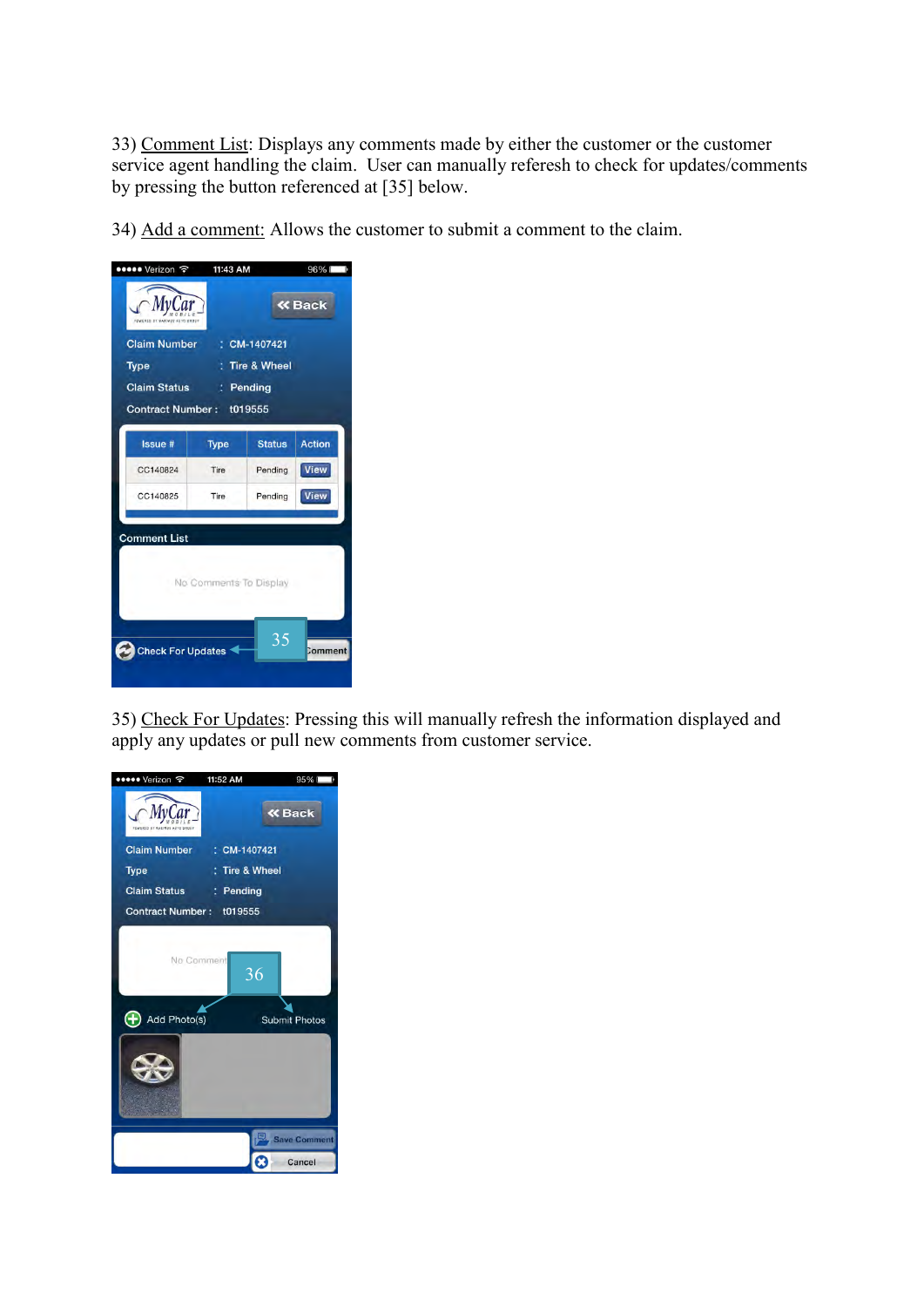36) Add/Submit Photos: If necessary the user can add/submit new photos to the claim as long as it is still in "Pending" status.

<span id="page-21-0"></span>

37) Customer Information: Displays the basic information for the account holder.

38) Change Password: Allows user to change their password if desired.

39) View Contracts: Displays all contracts associated with the user's account and allows for adding new ones.

40) Add Contract: Takes the user through the process of adding a new contract.

41) Send Feedback: Allows user to submit feedback for the App.

42) Refresh Data: Refreshes data on the application to make sure the user has the most up to date information for their account and any claims.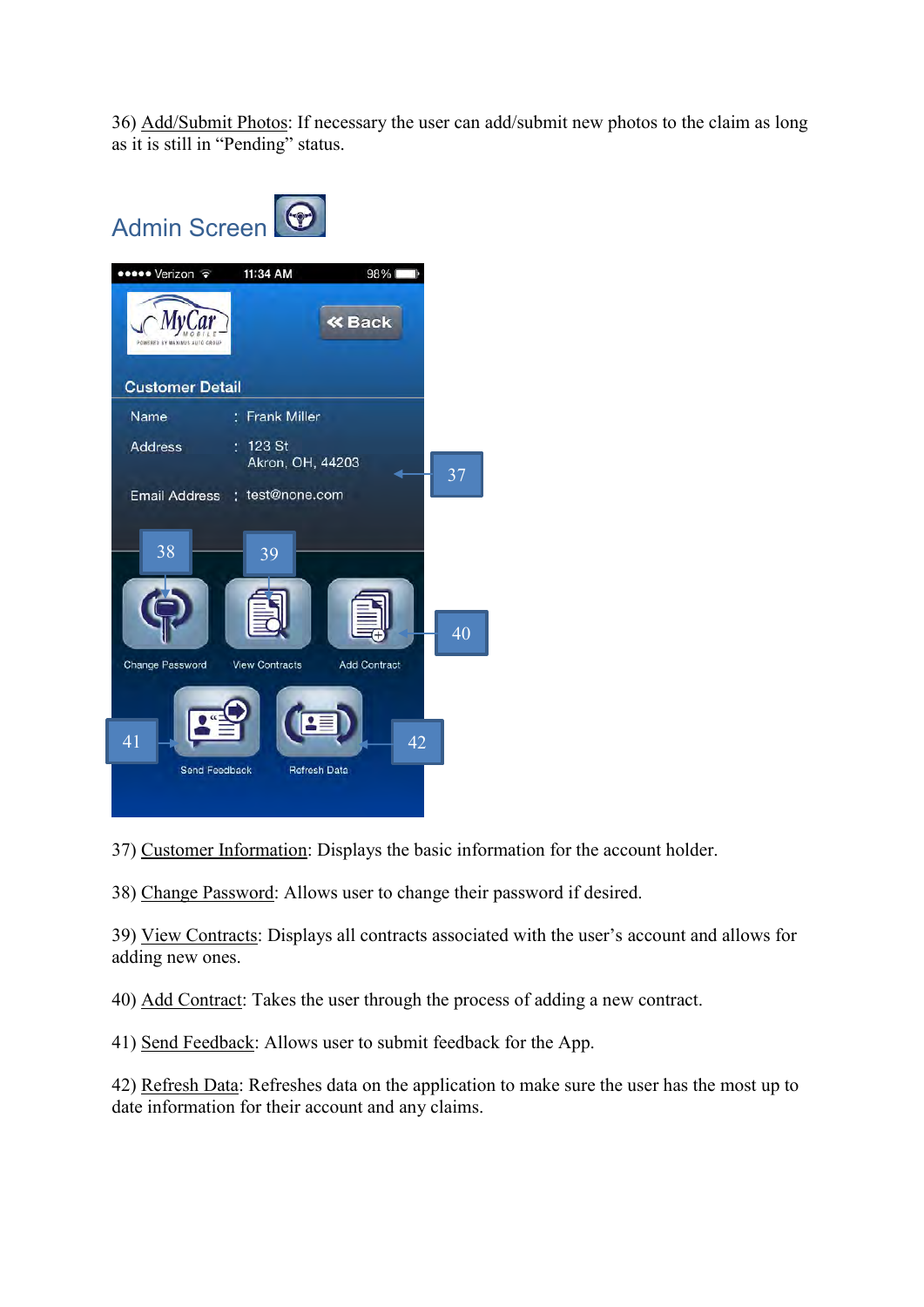#### <span id="page-22-0"></span>Change Password

| . | ••••• Verizon ←               | 11:35 AM           | 98%           | J  |
|---|-------------------------------|--------------------|---------------|----|
|   | POWERED BY MAXIMUS AUTO GROUP |                    | <b>« Back</b> |    |
|   | Old Password                  |                    |               | 43 |
|   | New Password                  |                    |               | 44 |
|   | Verify Password               |                    |               | 45 |
|   | $\bullet$                     | Change<br>Password | 46            |    |
|   |                               |                    |               |    |

43 – 45) Old, New, Verify Password: Entering the correct information and pressing the button at point [46] allows the user to change their password.

46) Change Password: Submits the password change.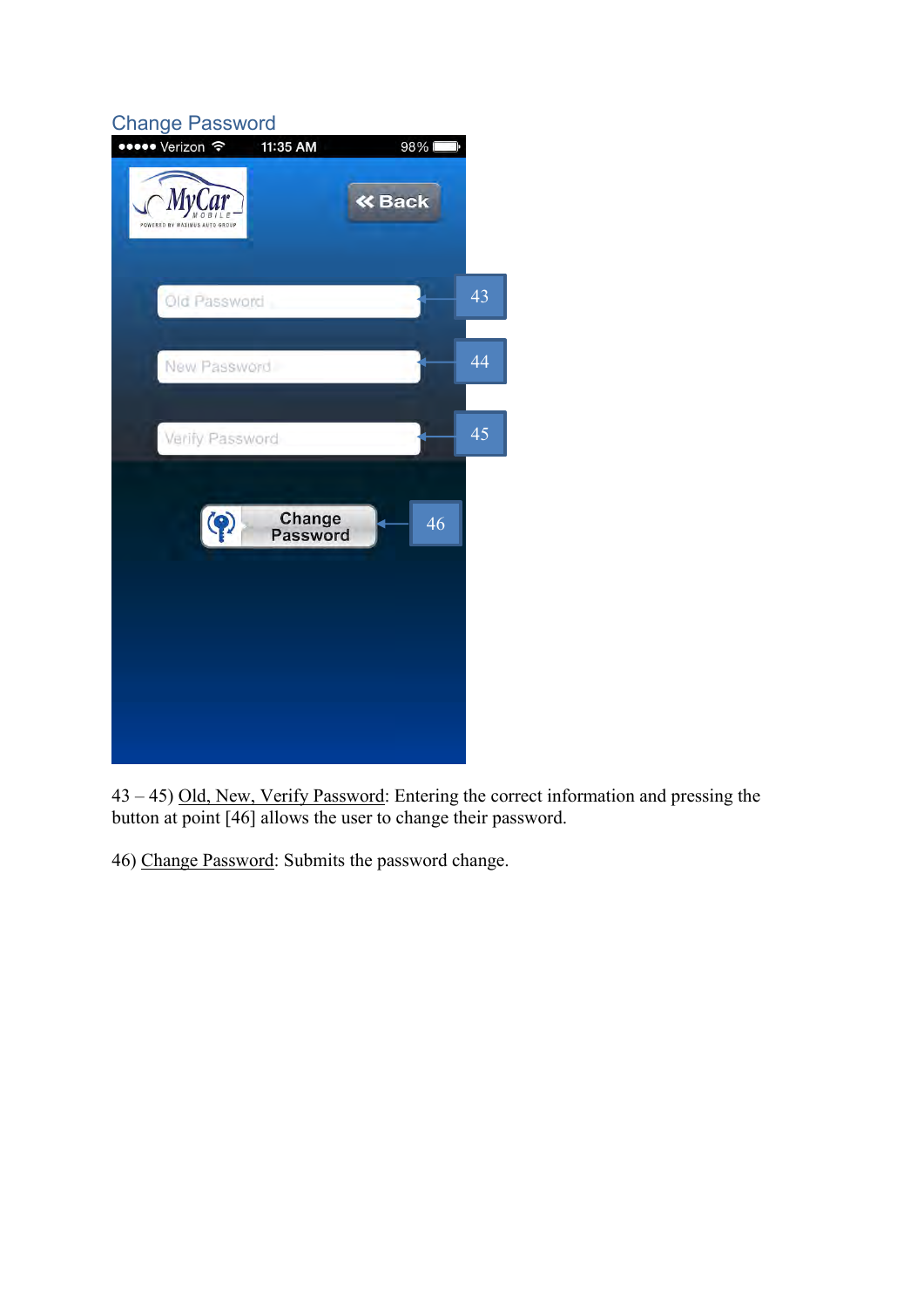#### <span id="page-23-0"></span>View Contracts

On this screen the customer can view in detail their individual contracts, or elect to add any which may not currently be associated with their account.



47) View: Takes the user to the detail page for that contract.

48) Add New Contract: Takes the user through the process to add a new contract to their account.